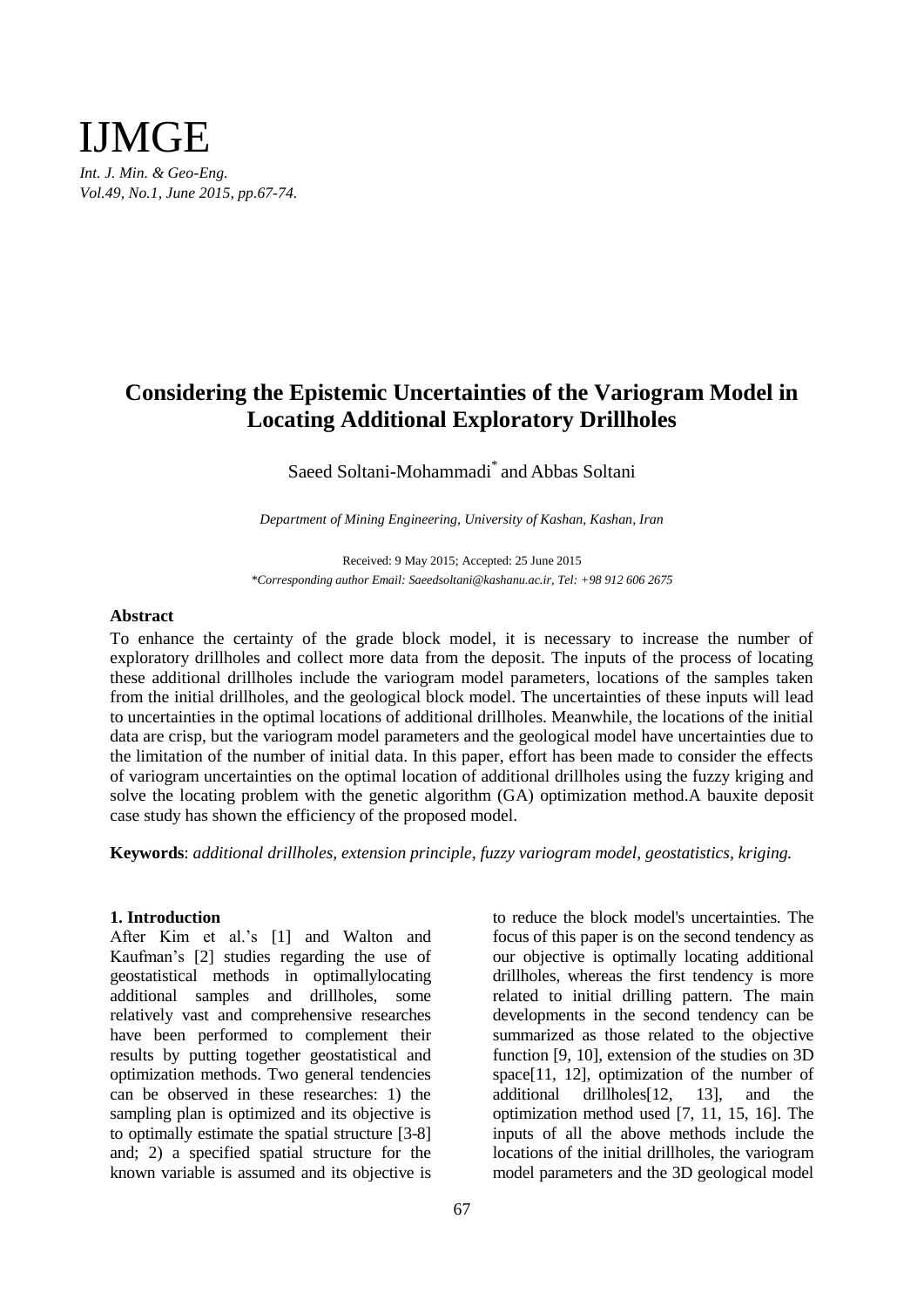of the deposit. Since the initial drillholes are limited, fitting a crisp model to the experimental semivariogram is usually difficult and the fitted model generally faces high epistemic uncertainties. Epistemic uncertainty arises from a lack of knowledge regarding the true value of variogram model parameters and is typically specified using an interval. Since the outputs of the locating procedures highly depend on the variogram model parameters, the optimum locations of additional drillholes are usually tainted with uncertainty. This uncertainty originates from epistemic uncertainty of variogram model parameters. Common kriging methods (ordinary, simple, universal, indicator, cokriging, and disjunctive) are not made for considering the effects of such uncertainties and therefore, these effects are not considered in the additional drillholes' optimal locating algorithm either. Although the effects of epistemic uncertainties are usually ignored in geostatistical studies, two fuzzy [17-19] and Bayesian Kriging [20] methods, respectively, have been proposed to study the effects of such uncertainties. Effort has been made in this paper to consider the effects of epistemic uncertainties in the objective functions of additional drillholes' optimization studies and investigate the consequences of the improvements in the results.

## **2. Materials and Methods**

# **2.1. Problem statement**

Consider deposit  $D \subset \mathbb{R}^3$  where in *K* drillholes have been drilled (in positions  $x_i \in D$ ,  $i=1,...,$ *K*) and *M* samples taken and assayed. The sample grade  $Z(x_i) \in D_i = 1,...,M$  follows an intrinsically stationary process.If the deposit is divided into *N* blocks  $v_i \in D$ ,  $i = 1,...,N$  (with specified shapes and sizes), each block's estimated grade  $Z^*(v)$  and kriging variance  $\sigma^2$ <sub>K</sub>(*v*) can be calculated as follows:

$$
z^{*}(v) = f(z(x_{1}),...,z(x_{n}),a,v)
$$
  
= 
$$
\sum_{i=1}^{n} \lambda_{i}(x_{1},...,\mathbf{x}_{n},a,v) Z(x_{i})
$$
 (1)

$$
\sigma_{K}^{2}(v) = g(x_{1},...,x_{1},a,v)
$$
  
= 
$$
\sum_{i=1}^{n} \lambda_{i}(x_{1},...,x_{1},a,v) \overline{\gamma}(x_{i},v) + \mu - \overline{\gamma}(v,v)
$$
 (2)

where  $\gamma(v, x_i)$  is the average variogram value between block *v* and location  $x_i$ ,  $\mu$  is the Lagrange multiplier,  $\gamma(v, v)$  is the average of semivariogram values of all possible paired points within the block being estimated,  $a = \{a_j \cdot j = 1 \cdot ... \cdot p\}$  are the variogram model parameters (nugget effect, sill, and range), p is the number of variogram model parameters (commonly  $p=3$ ),  $\lambda_i$ ,  $i = 1, \ldots, n$ , are weights obtained by solving the kriging system [21]. The problem is to optimally locate T additional holes.

# **2.2. Fitness function**

The common objective in studies of optimally locating additional drillholes is to minimize the average kriging variance (*AKV*):

$$
AKV = \frac{1}{N} \sum_{\alpha=1}^{N} \sigma_K^2(v_\alpha)
$$
 (3)

The reason for selecting the estimation variance as a criterion for locating the additional samples is that it is known to be homoscedastic as itdoes not depend on data values but on semivariogrammodel [22]. Therefore, *AKV* has been used as an optimality criterion in locating additional samples by many authors [1-2,7,13]. However, it gives just the spatial configuration of neighbor data used to estimate an unsampled location (Journel and Rossi1). It means that if the same configuration is used for distinct locations, the kriging variance will be exactly the same. Each candidate location does not have the same importance because the impact of the data obtained from drilling in different points is different [9]. Soltani et al. [23] changed the traditional objective function of *AKV* according to the hints of Burger and Birgenhake [24] who proposed the minimization of weighted average kriging variance (*WAKV*) with respect to the estimated grades of the blocks as follows:

$$
WAKV = \frac{1}{N} \sum_{i=1}^{N} Z^*(v_i) \sigma_K^2(v_i)
$$
 (4)

The result of this change in the objective function was more tendency towards additional drill holes in the high-grade zones.

Sample locating depends not only on the initial sampling pattern, but also on the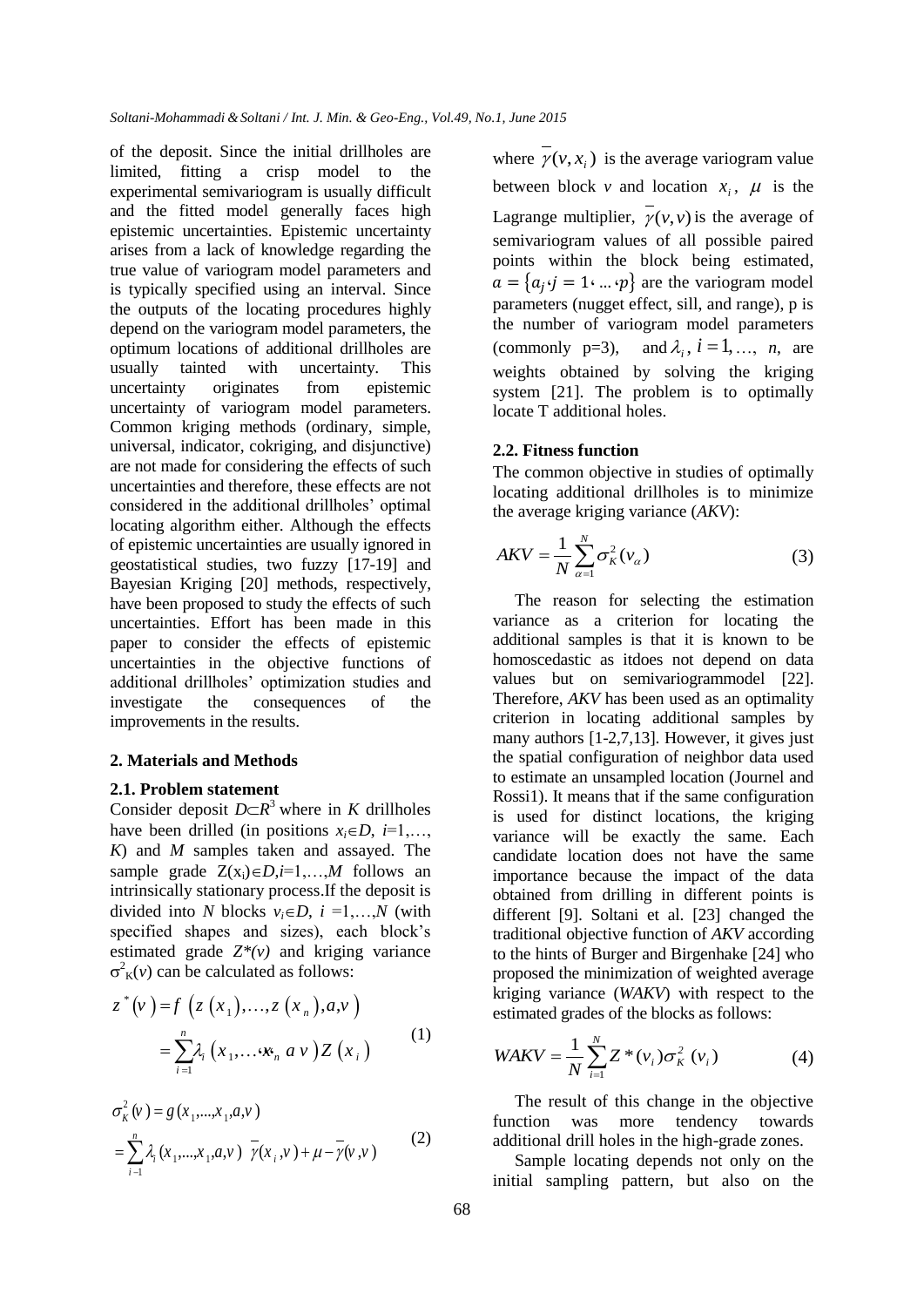variogram model parameters. Since this is generally impossible due to insufficient data or the experimental semi-variogram behavior (difficult fit), to exactly fit a variogram model with no epistemic uncertainties necessitates considering the effects of uncertainties in the sample locating procedure using the fuzzy kriging method. Bardossy et al. [17] model the uncertain variogram parameters with fuzzy numbers  $\hat{a} = \{\hat{a}_j \cdot j = 1 \cdot ... \cdot p\}$  and calculated the membership function of  $z^*(v)$  as follows:

$$
\mu_{z^0}\left(z^*(v)\right) = \sup_{z \cdot v, \ z^*(x_0) = f_0(z \ a,v)} \left(\mu_{\hat{a}_i}\left(a_i\right)\right) \tag{5}
$$

They defined the "width of the fuzzy number" parameter as follows to show the effects of the parameters' uncertainties on the estimated value at any point [19]:

$$
W (v) = \sup (x, \mu_{\hat{a}_i} (x) > 0) -
$$
  
inf  $(x, \mu_{\hat{a}_i} (x) > 0)$  (6)

Since the fuzzy width depends on both the arrangement as well as the grade of the samples, it is an appropriate parameter to be used in locating additional samples and therefore the objective function of the studies of locating the additional drillholes' can be rewritten as follows:

$$
WAKV = \frac{1}{N} \sum_{i=1}^{N} Z^*(v_i) W(v_i) \sigma_K^2(v_i)
$$
 (7)

# **2.3. Developing a genetic algorithm (GA) for the optimally locating the additional drill holes under the quadratic model**

A genetic algorithm is used to optimally locate additional drillholes. The optimization objective is so defined as to find the optimal  $decision$  variable vector  $DV=$  $\{(x_i, y_i)\}$ ;  $i=1,...,T$  in such a way that it maximizes the objective function (Eq.7).The objective is to find the optimal set "S" containing the collars of additional drillholes, but optimal set DV contains the horizontal projection  $(x_i, y_i)$  of additional drill holes. The grade distributions along the additional drill holes could be determined based on the DV, block model boundary, composite length and Azimuth and dip of additional drill holes [11].

GA is a general-purpose search strategy for generating useful solutions to optimization problems; it uses recombination and selection strategies, improves the solutions and produces better results [27]. Problem variables in GA are represented as genes in chromosomes which are evaluated according to their fitness values using a fitness function. This algorithm starts with a set of randomly selected chromosomes as the initial population that encodes a set of possible solutions. The optimization chromosomes consist of genes twice as many as the number (T) and corresponding to two easting/ northing directions of the additional drillholes; each gene is represented by 20 bits of binary codes, hence each chromosome is represented by 40T bits. Two genetic operators, crossover and mutation, alter the composition of genes to create a new chromosome called the offspring. The selection operator is an artificial version of the natural selection to create populations from generation to generation and chromosomes with better fitness values have higher probabilities of being selected in the next generation; after several generations, GA can converge to the best solution. A GA pseudo code is shown in Figure 1.



**Fig. 1. Flowchartofa GA procedure for optimally locating additional drill holes**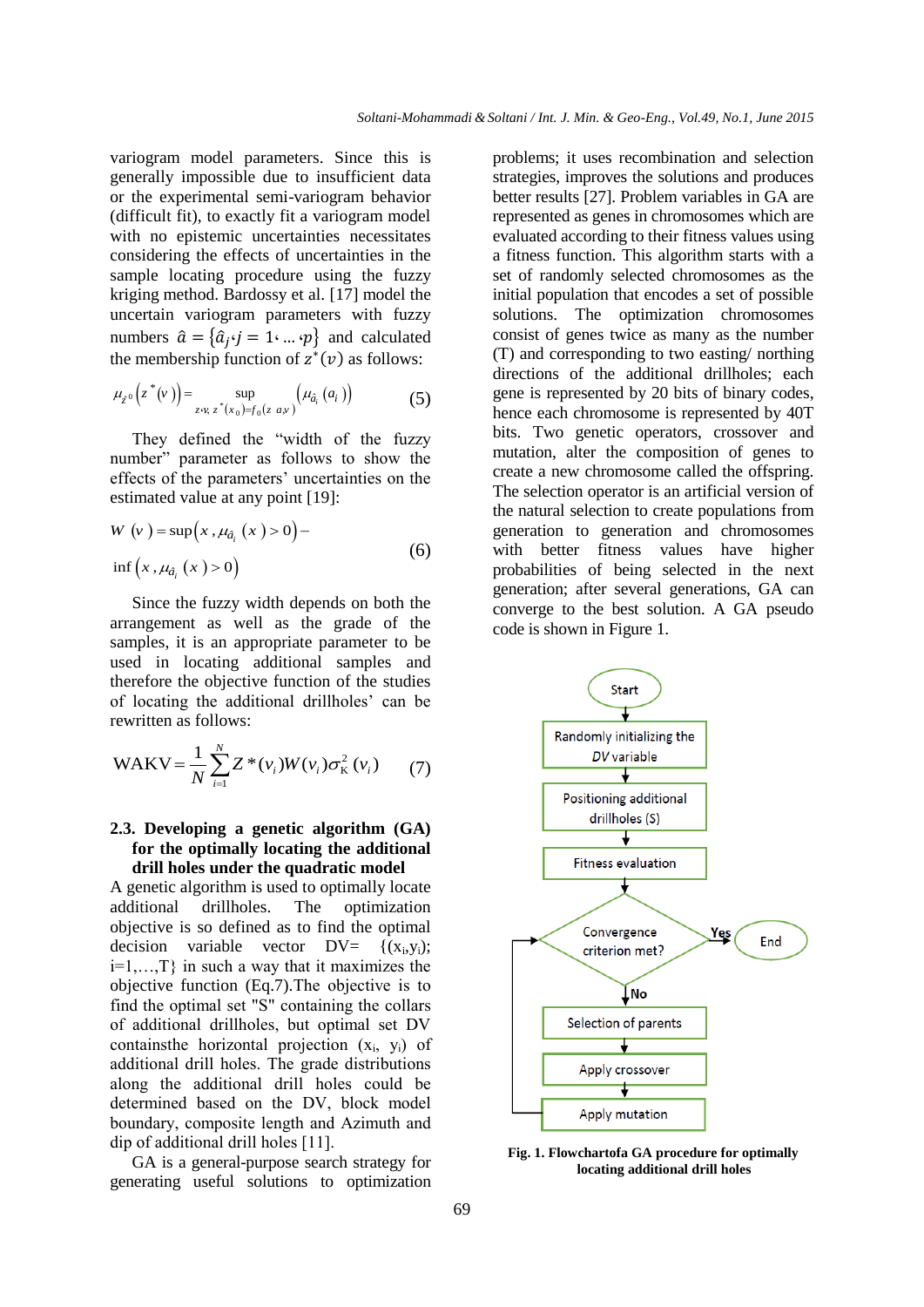#### **3. Case study**

Jajarm Zu 2, an Iranian bauxite deposit, was selected for the purpose of validating the efficiency of the proposed algorithm. The deposit could be divided into 4 separate zones; lower Kaolin, shale bauxite, hard bauxite, and upper Kaolin; with hard bauxite being economically the most important zone. As a result of drilling 72 exploratory drillholes, a sum of 4439 m of core has been obtained but the geological and assaying data are available only for 574 m. Due to its economic importance, mineral resource evaluation is determined only based on the hard bauxite zone. For geostatistical analyses, samples should have equalsize. Therefore, the assay values have been composited into a constant length of 8 m. Figure 2 shows the frequency distribution of the regional variables of the grade of  $Al_2O_3$  in hard bauxite zone of Zu 2. Deposit revealing that the distribution can be considered as Gaussian. For the structural analysis of  $Al_2O_3$ , the directional and directionless experimental semivariograms were drawn, and since the data were not much, it was not possible to fit the model to directional ones and therefore, the deposit was assumed to be isotropic and the model fitted to only the directionless ones (Fig. 3). Figure 3 shows the spherical model fitted to  $Al_2O_3$ directionless experimental semivariograms.



**Fig. 2.Grade frequency distribution of composited cores in the HB zone** 



**Fig. 3. Models fitted to experimental semivariograms a) crisp, b) fuzzy**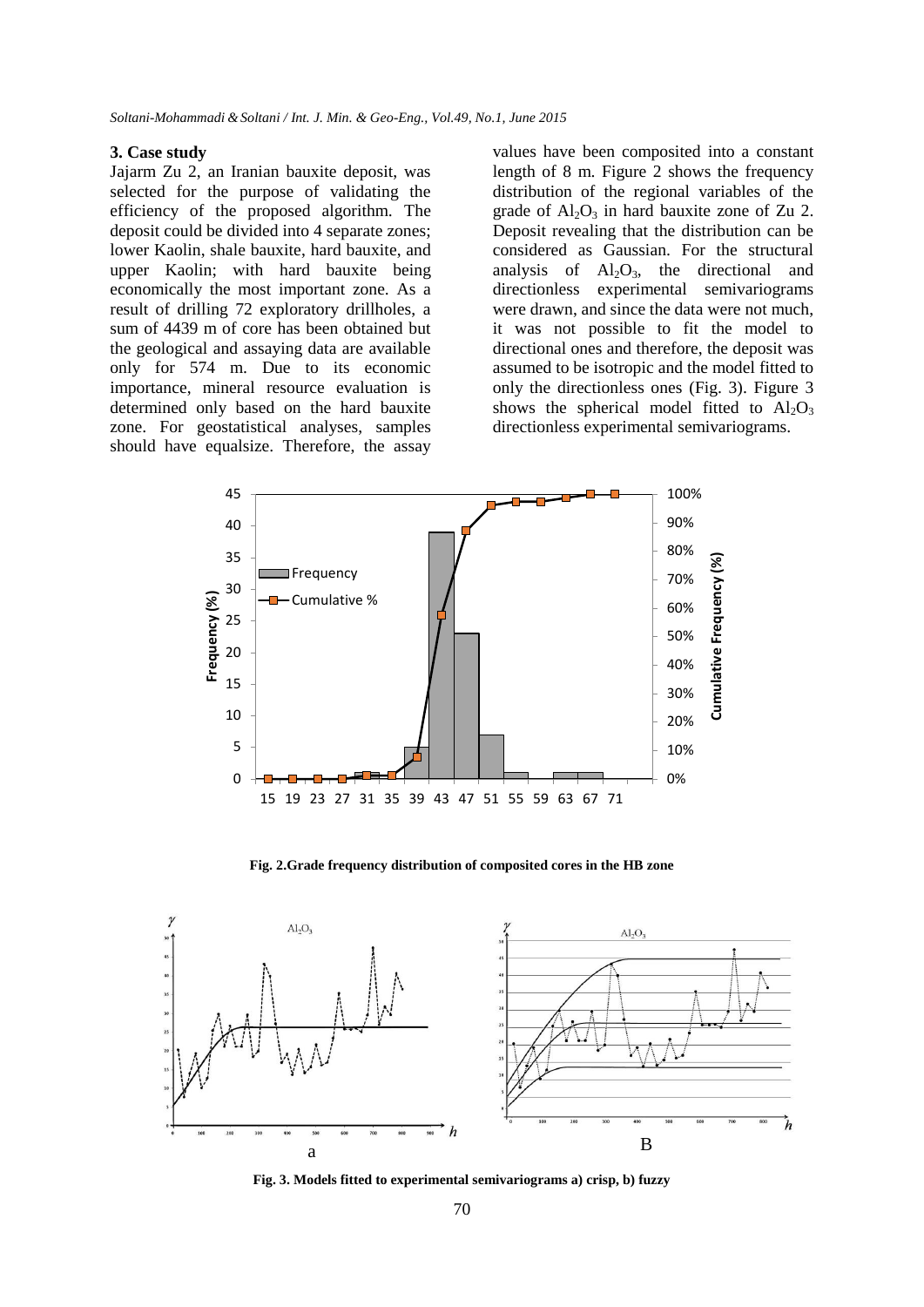As shown, conformity of a crisp variogram model has many ambiguities, specifically regarding its parameters; therefore, using a fuzzy variogram model can be beneficial in such a case. For this purpose, three lower, medium, and upper limit models were fitted to the experimental semivariogram instead of only one deterministic one (Fig. 3b) and the nugget effect, range and sill were defined for each model (Table 1). Triangular membership functions was used mainly because of the simplicity of the approach and the fact that it could easily be computationally implemented and also because it is sufficiently flexible to be able to adequately reflect the available information [28]. The parameters of the fitted fuzzy variogram model are defined by three triangular fuzzy numbers  $\tilde{\theta}_1 = (2.3, 5.5, 8.5),$ related to the nugget effect,  $\tilde{\theta}_2$  = (11.3, 21, 36), sill  $\tilde{\theta}_3$  = (187,245,378), and range. To avoid more complexities, the upper and lower limit models were fitted spherically. A block model was constructed using block sizes of 5m  $\times$ 5m  $\times$  5 m. Then the fuzzy grade of Al<sub>2</sub>O<sub>3</sub> was calculated based on Bardossy's fuzzy kriging method (Eq. 5 and 6) using the Fuzzy Krig program. The "FuzzyKrig" program was prepared using the MATLAB (2013a) software at Kashan University, Kashan city, Iran (Fig. 4). The width of kriged values were

interpreted as an uncertainty measure originating from variogram uncertainty and depending on actual measurement values [16,17]. Figure 5 shows the width of the fuzzy estimated  $Al_2O_3$  grade.



**Fig. 4. Main GUI for the FuzzyKrig program**

**Table 1. Parameters of the fuzzy variogram model**

|             | Sill |     | Range Nugget effect |
|-------------|------|-----|---------------------|
| Lower limit | 11.3 | 187 | 2.3                 |
| Crisp value | 21   | 245 | 5.5                 |
| Upper limit | 36   | 378 | 85                  |



**Fig. 5.** Block model for the width of the fuzzy estimated  $AI_2O_3$  grade

## **3.1. Points proposed for additional drillholes** The SamOptLoc program was developed using MATLAB (2013a) for optimally

locating additional drillholes in Zu2 deposit. It

is capable of calculating additional drillholes' optimal locations (K) in two different cases: 1) the variogram model parameters are assumed to be crisp and the objective is to minimize the estimation variance, and 2) effects of the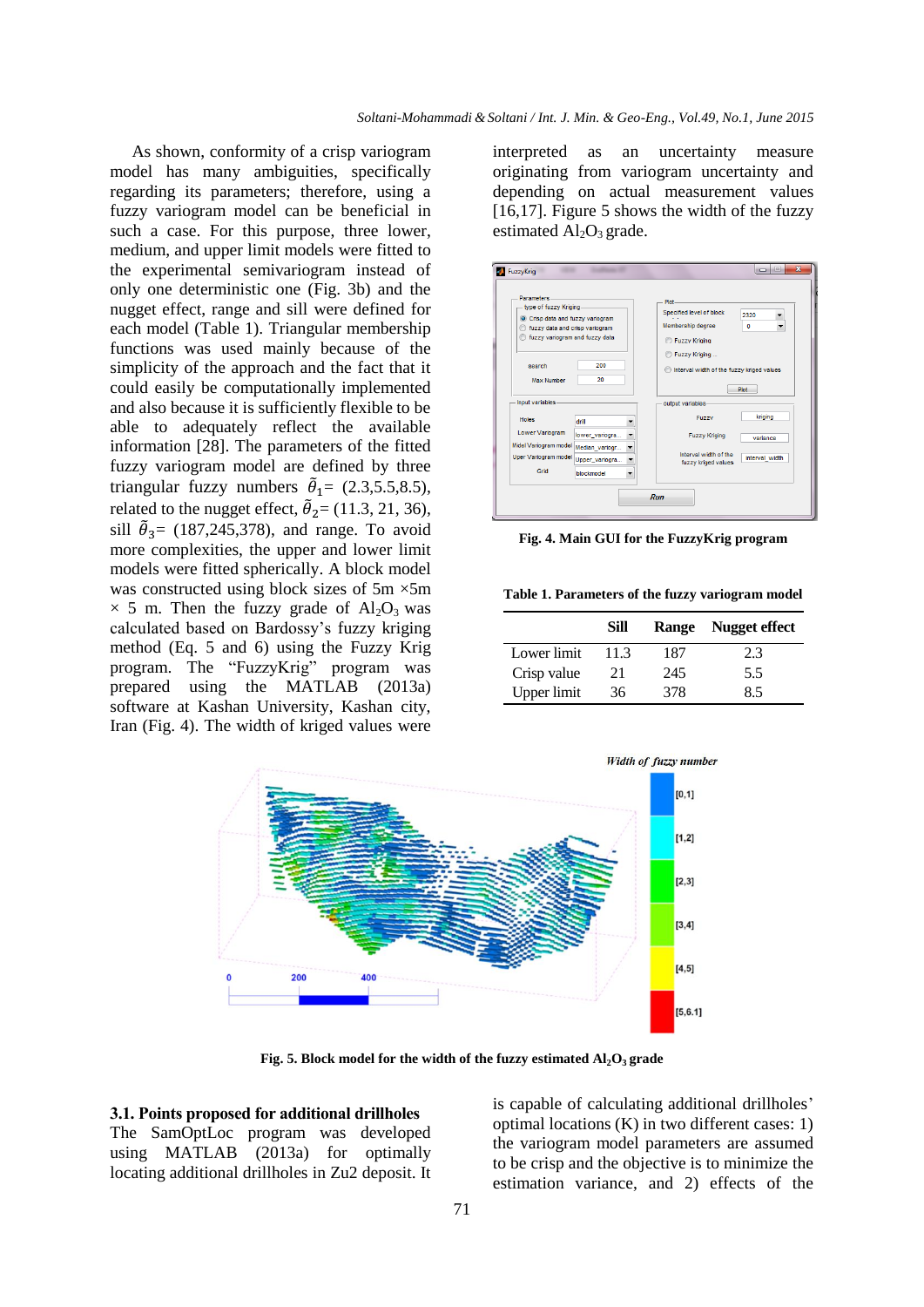epistemic uncertainties of the variogram model parameters and weighting with respect to grade are taken into account. Figures 5 and 6 show the results of the algorithm implementation for locating 20vertical additional drillholes. The number of additional drillholes is determined based on the scatter plot of the number of additional drillholes against the best objective function value. As shown in Figure 5, the result of the optimally locating drillholes based on the objective function of the *AKV* minimization is the drillholes' distribution in places where its initial frequency is less. In the southern parts, where the initial drillholes' spacing from one another is low (15 m), no additional drillholes have been suggested. However, after adding the suggested ones in the northern parts, spacing has considerably decreased (from 50 to 25 m). Results of the implementation of the second algorithm (Fig. 7) are much farther from those of the first algorithm. As shown in the second algorithm, the drillholes do not have a uniform distribution in the region and lie in places where, in addition to a reduced estimation variance, the ore's grade and the width of the fuzzy estimated grade are more compared to other places.

Therefore, an advantage of the proposed objective function (compared with the usual ones), is that in addition to having a direct relationship with the kriging variance, it depends highly on the width of the fuzzy estimated grade. This modification causes the additional drillholes' optimal pattern to have more concentration (instead of a uniform distribution) in places where ambiguities in the estimated grade are high. This therefore, causes the gathering of complementary information from these drillholes to have more influence on the mine's future decision making and a reduction in related risks.



**Fig. 6. Locations of the additional drillholes suggested based on the objective function of the estimation variance minimization**



**Fig. 7. Locations of the additional drillholes suggested based on the WKAV minimization**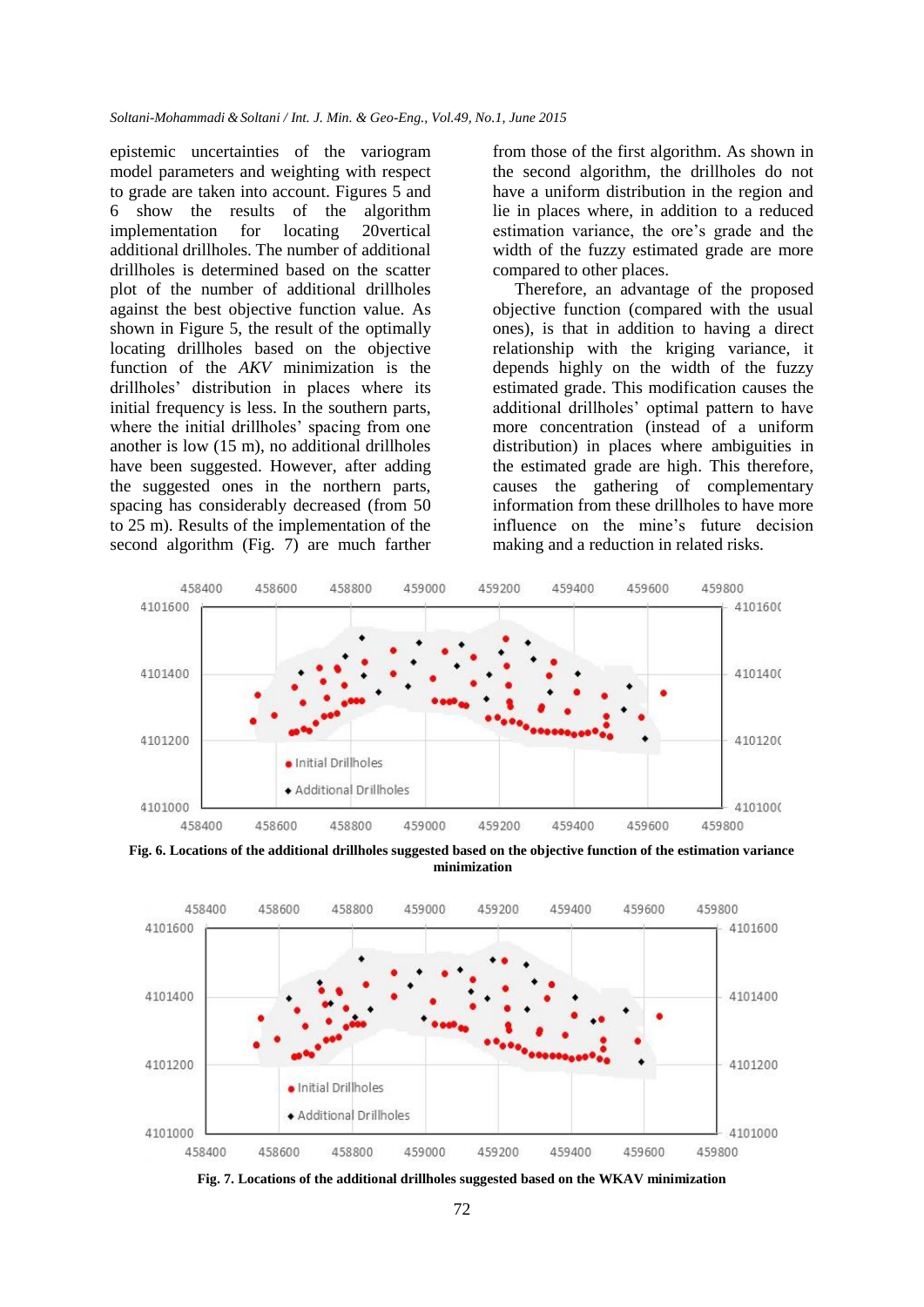# **4. Conclusions**

Different methods proposed for the optimal locating of additional samples and drillholes are appropriate tools, the inputs of which include the variogram model parameters, locations of the initial samples, and the geological block model. All these methods try to minimize the estimation variance (or the weighted estimation variance) as a criterion for uncertainties. Their capability is limited because their only criterion for uncertainty is the grade estimation variance, whereas the uncertainty caused by that of the model fitted to the experimental variogram is also considered.The theory of fuzzy sets can be used in kriging to show the uncertainties of the variogram model parameters which can be extracted (as the fuzzy subsets) from the experimental semivariogram.;The uncertainty effects of the fitted model are modeled in the deposit using the fuzzy kriging method. One of the outputs of this method is a criterion called the width of the fuzzy number which can be used as a weighting criterion in calculating the deposit's weighted estimation variance as the objective function in the optimization studies of drilling points. This modification in the objective function will cause the additional drillholes' optimal pattern to have more concentration (instead of a uniform distribution) in places where ambiguities in the estimated grade are high and therefore, cause the gathering of complementary information from these drillholes to have more influence on the mine's future decision making and a reduction in related risks.

## **References**

- [1] Kim, Y.C., Martino, F. & Chopra, I.K. (1981). Application of geostatistics in a coal deposit. Journal Name: Min. Eng. (Littleton, Colo.); (United States); Journal Volume: 33:10, Medium: X; Size: p. 1476-1481.
- [2] Walton, D.R. & Kauffman, P. W. (1982). Some Practical Considerations in Applying Geostatistics to Coal Reserve Estimation. Paper presented at the SME-AIME, Dallas.
- [3] Russo, D. (1984). Design of an Optimal Sampling Network for Estimating the Variogram1. Soil Sci. Soc. Am. J., 48(4), 708-716. doi: 10.2136/sssaj1984.03615995004800040003x.
- [4] Yfantis, E., Flatman, G. & Behar, J. (1987). Efficiency of kriging estimation for square, triangular, and hexagonal grids. Mathematical Geology, 19(3), 183-205. doi: 10.1007/BF00897746.
- [5] Corsten, L.C.A. & Stein, A. (1994). Nested sampling for estimating spatial semivariograms compared to other designs. Applied Stochastic Models and Data Analysis, 10(2), 103-122. doi: 10.1002/asm.3150100205.
- [6] Bogaert, P. & Russo, D. (1999). Optimal spatial sampling design for the estimation of the variogram based on a least squares approach. Water Resources Research, 35(4), 1275-1289. doi: 10.1029/1998WR900078.
- [7] van Groenigen, J.W. & Stein, A. (1998). Constrained Optimization of Spatial Sampling using Continuous Simulated Annealing. J Environ Qual, 27(5), 1078-1086.
- [8] Warrick, A.W. & Myers, D.E. (1987). Optimization of sampling locations for variogram calculations. Water Resources Research, 23(3), 496-500. doi: 10.1029/WR023i003p00496.
- [9] Soltani, S. & Hezarkhani, A. (2011). Determination of Realistic and Statistical Value of the Information Gathered from Exploratory Drilling. Natural Resources Research, 20(4), 207-216. doi: 10.1007/s11053-011-9148-y.
- [10] Soltani-Mohammadi, S. & Hezarkhani, A. (2013). A Simulated Annealing-Based Algorithm to Locate Additional Drillholes for Maximizing the Realistic Value of Information. Natural Resources Research, 22(3), 229-237. doi: 10.1007/s11053-013-9212-x.
- [11] Soltani, S. & Hezarkhani, A. (2009). Additional exploratory boreholes optimization based on three-dimensional model of ore deposit. Archieves of Mining Science, 54(3), 495--506.
- [12] Hossein Morshedy, A. & Memarian, H. (2015). A novel algorithm for designing the layout of additional boreholes. Ore Geology Reviews, 67(0): p. 34-42.
- [13] Szidarovszky, F. (1983). Multiobjective observation network design for regionalized variables. International Journal of Mining<br>Engineering, 1(4), 331-342. doi: Engineering, 1(4), 331-342. doi: 10.1007/bf00881549.
- [14] Morshedy, A.H., Torabi, S. & Memarian, H. (2015). A new method for 3D designing of complementary exploration drilling layout based on ore value and objective functions.